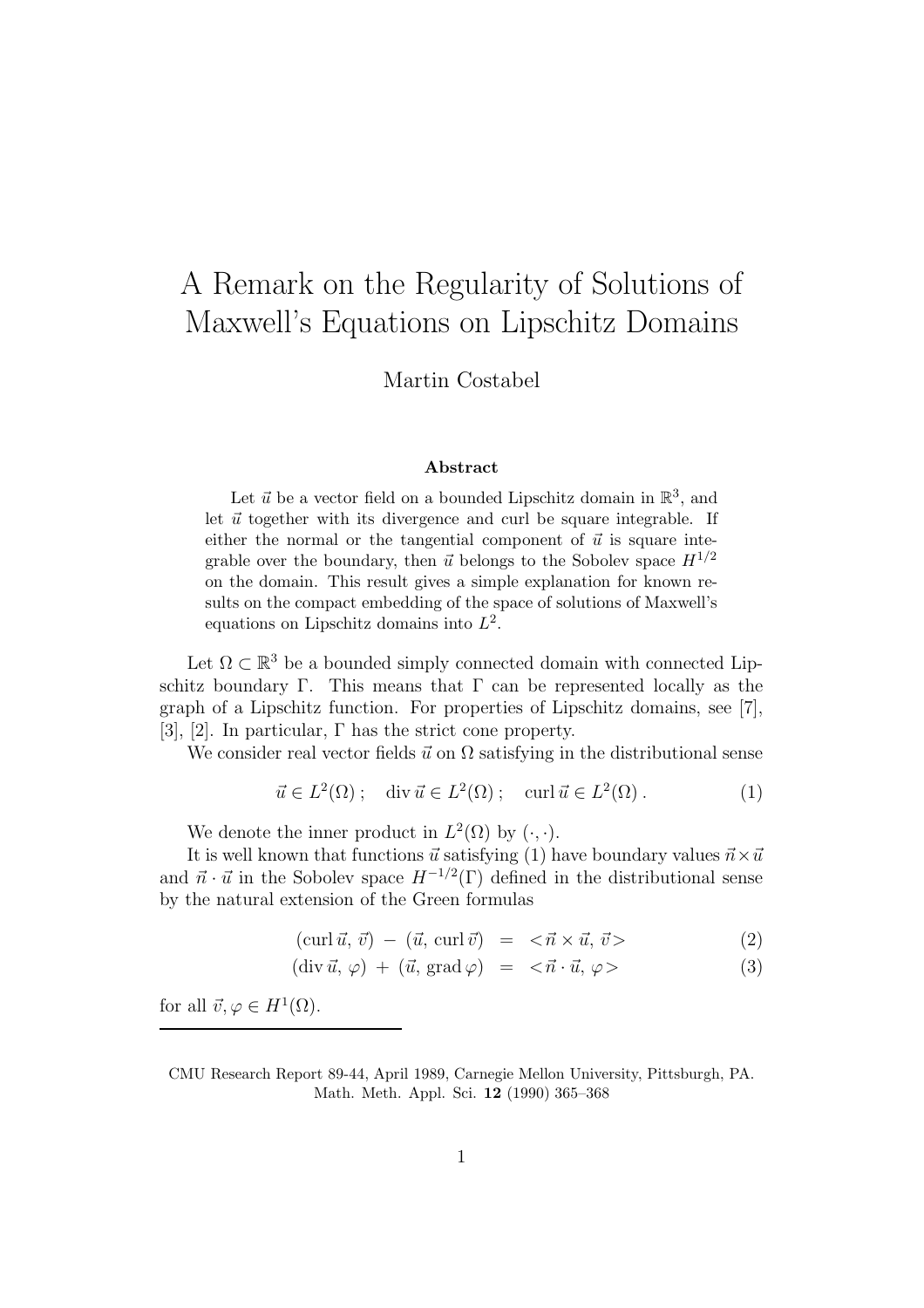Here  $\vec{n}$  denotes the exterior normal vector which exists almost everywhere on  $\Gamma$ , and  $\langle \cdot, \cdot \rangle$  is the natural duality in  $H^{-1/2}(\Gamma) \times H^{1/2}(\Gamma)$  extending the  $L^2(\Gamma)$  inner product.

It is known that for smooth domains (e.g.,  $\Gamma \in C^{1,1}$ ), each one of the two boundary conditions

$$
\vec{n} \times \vec{u} \in H^{1/2}(\Gamma) \qquad \text{or} \qquad \vec{n} \cdot \vec{u} \in H^{1/2}(\Gamma) \tag{4}
$$

implies  $\vec{u} \in H^1(\Omega)$ , see [2] and, for the case of homogeneous boundary conditions, [6], where one finds also a counterexample for a nonsmooth domain. Such counterexamples are derived from nonsmooth weak solutions  $v \in H^1(\Omega)$ of the Neumann problem  $(\partial_n := \vec{n} \cdot \text{grad}$  denotes the normal derivative)

$$
\Delta v = g \in L^2(\Omega); \qquad \partial_n v = 0 \quad \text{on } \Gamma \tag{5}
$$

If  $\vec{u} = \text{grad } v$ , then  $\vec{u}$  satisfies (1) and  $\vec{n} \cdot \vec{u} = 0$  on  $\Gamma$ , and  $\vec{u} \in H^s(\Omega)$  if and only if  $v \in H^{1+s}(\Omega)$ . For smooth or convex domains, one knows that  $v \in H^2(\Omega)$ . If  $\Omega$  has a nonconvex edge of opening angle  $\alpha \pi$ ,  $\alpha > 1$ , then, in general, the solution v of (5) is not in  $H^{1+s}(\Omega)$  for  $s = 1/\alpha$ , hence  $\vec{u} \notin H^s(\Omega)$ . This upper bound s for the smoothness of  $\vec{u}$  can be arbitrary close to 1/2.

Regularity theorems for  $(1)$ ,  $(4)$  have applications in the numerical approximation of the Stokes problem [2] and in the analysis of initial-boundary value problems for Maxwell's equations [6]. The compact embedding into  $L^2(\Omega)$  of the space of solutions of the time-harmonic Maxwell equations is needed for the principle of limiting absorption. This compact embedding result was shown by Weck [10] for a class of piecewise smooth domains and by Weber [9] and Picard [8] for general Lipschitz domains. In these proofs, no regularity result for the solution  $\vec{u}$  was used or obtained. See Leis' book [6] for a discussion.

In this note, we use the result by Dahlberg, Jerison, and Kenig [4], [5] on the  $H^{3/2}$  regularity for solutions of the Dirichlet and Neumann problems with  $L^2$  data in potential theory (see Lemma 1 below). Together with arguments similar to those described by Girault and Raviart [2], this yields  $\vec{u} \in H^{1/2}(\Omega)$ (Theorem 2). The compact embedding in  $L^2$  is an obvious consequence of this regularity. If instead of Lemma 1, one uses only the more elementary tools from [1], one obtains  $H^{3/2-\epsilon}$  regularity for solutions of the Dirichlet and Neumann problems in potential theory and, consequently  $\vec{u} \in H^{1/2-\epsilon}(\Omega)$ for any  $\epsilon > 0$ . This kind of regularity is also known for the case of an open manifold  $\Gamma$  (screen problem). It suffices, of course, for the compact embedding result.

The proof of the following result can be found in [4].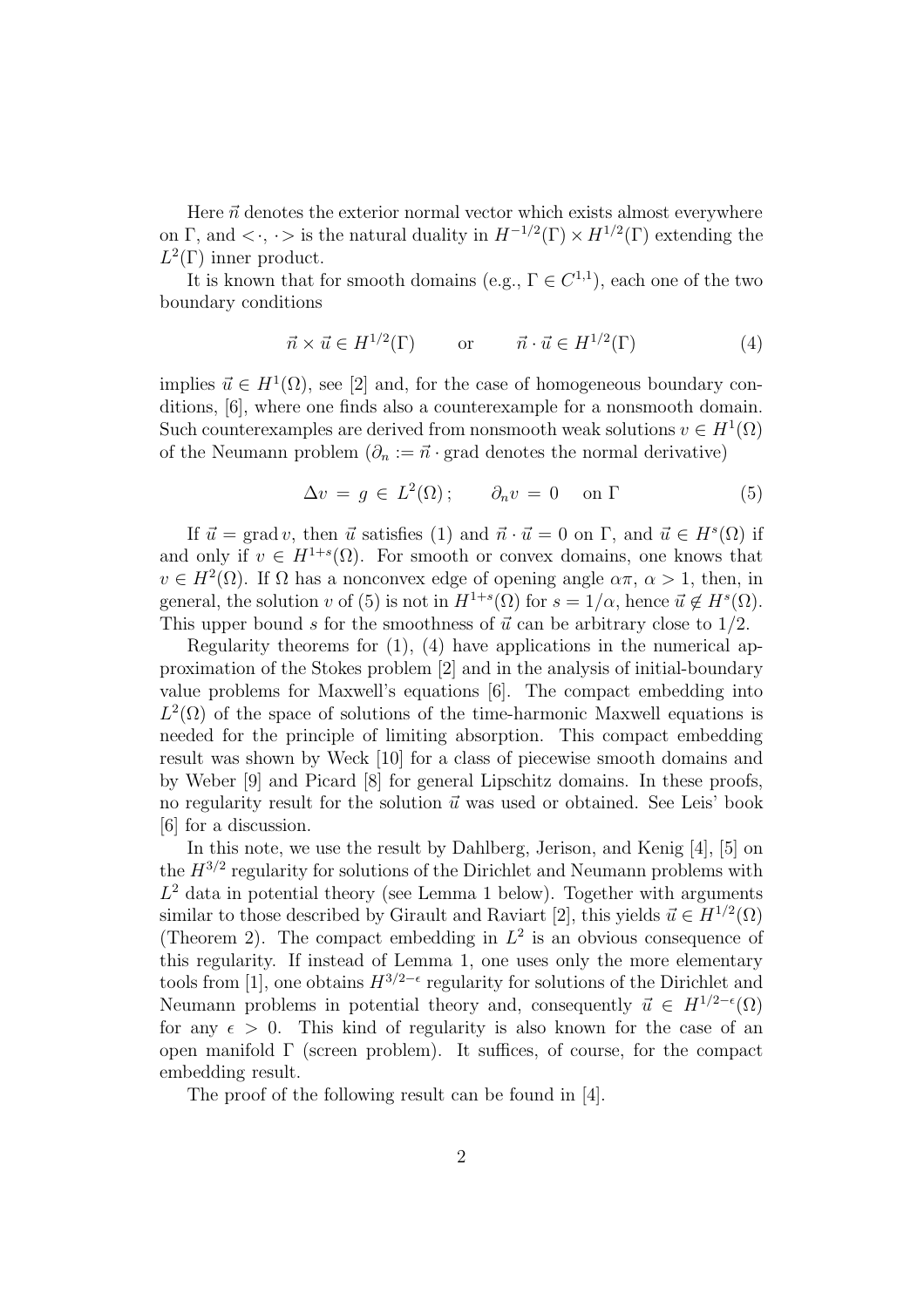**Lemma 1** (Dahlberg-Jerison-Kenig) Let  $v \in H^1(\Omega)$  satisfy  $\Delta v = 0$  in  $\Omega$ . Then the two conditions

(i)  $v \upharpoonright_{\Gamma} \in H^1(\Gamma)$  and (ii)  $\partial_n v \upharpoonright_{\Gamma} \in L^2(\Gamma)$ 

are equivalent. They imply  $v \in H^{3/2}(\Omega)$ .

## Remarks.

a.) The first assertion in the Lemma goes back to Nečas [7].

b.) There are accompanying norm estimates, viz.

There exist constants  $C_1$ ,  $C_2$ ,  $C_3$ , independent of v such that

$$
C_1 \|\partial_n v\|_{L^2(\Gamma)} \le \|\vec{n} \times \text{grad } v\|_{L^2(\Gamma)} \le C_2 \|\partial_n v\|_{L^2(\Gamma)},
$$
  

$$
\|v\|_{H^{3/2}(\Omega)} \le C_3 \|v\|_{\Gamma} \|_{H^1(\Gamma)}.
$$

c.) The boundary values are attained in a stronger sense than the distributional sense (2), (3), namely pointwise almost everywhere in the sense of nontangential maximal functions in  $L^2(\Gamma)$ .

**Theorem 2** Let  $\vec{u}$  satisfy the conditions (1) in  $\Omega$  and either

$$
\vec{n} \times \vec{u} \in L^2(\Gamma) \tag{6}
$$

or

$$
\vec{n} \cdot \vec{u} \in L^2(\Gamma) \,. \tag{7}
$$

Then  $\vec{u} \in H^{1/2}(\Omega)$ . If  $(1)$  is satisfied, then the two conditions  $(6)$  and  $(7)$  are equivalent.

Proof. The proof follows the lines of [2]. It is presented in detail to make sure that it is valid for Lipschitz domains. Let  $\vec{f} := \text{curl } \vec{u} \in L^2(\Omega)$ . Then div  $\vec{f} = 0$  in  $\Omega$ .

According to [2, Ch. I, Thm 3.4] there exists  $\vec{w} \in H^1(\Omega)$  with

$$
\operatorname{curl} \vec{w} = \vec{f}, \quad \operatorname{div} \vec{w} = 0 \quad \text{in } \Omega. \tag{8}
$$

The construction of  $\vec{w}$  is as follows:

Choose a ball  $\mathcal O$  containing  $\overline{\Omega}$  in its interior and solve in  $\mathcal O \setminus \overline{\Omega}$  the Neumann problem:  $\chi \in H^1(\mathcal{O} \setminus \overline{\Omega})$  with

$$
\Delta \chi = 0 \text{ in } \mathcal{O} \setminus \overline{\Omega} \, ; \, \partial_n \chi = \vec{n} \cdot \vec{f} \text{ on } \Gamma \, ; \, \partial_n \chi = 0 \text{ on } \partial \mathcal{O} \, . \tag{9}
$$

Note that  $\vec{n} \cdot \vec{f} \in H^{-1/2}(\Gamma)$  satisfies the solvability condition  $\langle \vec{n} \cdot \vec{f}, 1 \rangle = 0$ because div  $\vec{f} = 0$  in  $\Omega$ .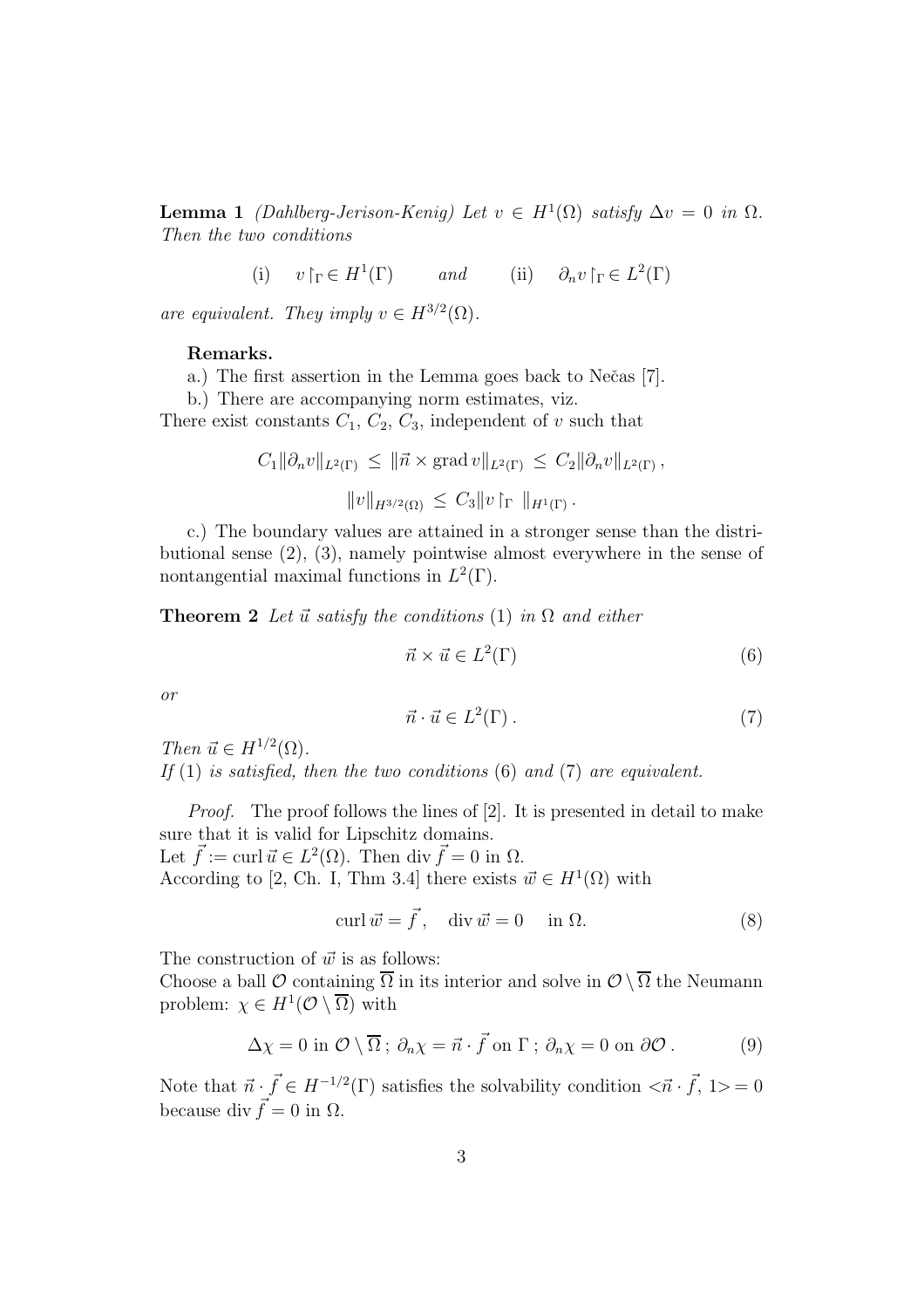Define  $\vec{f}_0 := \vec{f}$  in  $\Omega$ ,  $\vec{f}_0 := \text{grad } \chi$  in  $\mathcal{O} \setminus \overline{\Omega}$ ,  $\vec{f}_0 := 0$  in  $\mathbb{R}^3 \setminus \overline{\mathcal{O}}$ . Then  $\vec{f}_0 \in L^2(\mathbb{R}^3)$ has compact support and satisfies div  $\vec{f}_0 = 0$  in  $\mathbb{R}^3$ . Therefore  $\vec{f}_0 = \text{curl } \vec{w}$ for some  $\vec{w} \in H^1(\mathbb{R}^3)$  with div  $\vec{w} = 0$  in  $\mathbb{R}^3$ . One obtains  $\vec{w}$  for example by convolution of  $\vec{f}_0$  with a fundamental solution of the Laplace operator in  $\mathbb{R}^3$ and taking the curl.

Thus (8) is satisfied. The function  $\vec{z} := \vec{u} - \vec{w}$  satisfies

$$
\vec{z} \in L^2(\Omega) \quad \text{and} \quad \text{curl}\,\vec{z} = 0 \quad \text{in } \Omega. \tag{10}
$$

Since  $\Omega$  is simply connected, there exists  $v \in H^1(\Omega)$  with

$$
\vec{z} = \text{grad } v. \tag{11}
$$

Then  $v$  satisfies

$$
\Delta v = \text{div}\,\vec{u} \in L^2(\Omega) \,. \tag{12}
$$

We can apply Lemma 1 to  $v$ , because by subtraction of a suitable function in  $H^2(\Omega)$ , we obtain a homogeneous Laplace equation from (12).

Now, since  $\vec{w}\,|_{\Gamma} \in H^{1/2}(\Gamma)$ , condition (i) in the Lemma is equivalent to

$$
\vec{n} \times \text{grad } v = \vec{n} \times \vec{z} = \vec{n} \times \vec{u} - \vec{n} \times \vec{w} \in L^2(\Gamma)
$$

and hence to (6), and condition (ii) is equivalent to

$$
\vec{n} \cdot \text{grad } v = \vec{n} \cdot \vec{z} = \vec{n} \cdot \vec{u} - \vec{n} \cdot \vec{w} \in L^2(\Gamma)
$$

and hence to (7). Therefore the Lemma implies that (6) and (7) are equivalent.

Also,  $v \in H^{3/2}(\Omega)$  is equivalent to grad  $v \in H^{1/2}(\Omega)$ , hence to

$$
\vec{u} = \vec{z} + \vec{w} = \text{grad } v + \vec{w} \in H^{1/2}(\Omega) .
$$

Remark. The accompanying norm estimates are: There exist constants  $C_1, C_2, C_3$ , independent of  $\vec{u}$  such that

$$
\begin{array}{rcl}\n\|\vec{n} \times \vec{u}\|_{L^{2}(\Gamma)} \leq C_{1} \left( \|\vec{u}\|_{L^{2}(\Omega)} + \|\vec{u}\|_{L^{2}(\Omega)} + \|\vec{u}\|_{L^{2}(\Omega)} + \|\vec{u}\|_{L^{2}(\Omega)} + \|\vec{n} \cdot \vec{u}\|_{L^{2}(\Gamma)} \right) \\
\|\vec{n} \cdot \vec{u}\|_{L^{2}(\Gamma)} \leq C_{2} \left( \|\vec{u}\|_{L^{2}(\Omega)} + \|\vec{u}\|_{L^{2}(\Omega)} + \|\vec{u}\|_{L^{2}(\Omega)} + \|\vec{n} \times \vec{u}\|_{L^{2}(\Gamma)} \right) \\
\|\vec{u}\|_{H^{1/2}(\Omega)} \leq C_{3} \left( \|\vec{u}\|_{L^{2}(\Omega)} + \|\vec{u}\|_{L^{2}(\Omega)} + \|\vec{u}\|_{L^{2}(\Omega)} + \|\vec{n} \times \vec{u}\|_{L^{2}(\Gamma)} \right)\n\end{array}.
$$